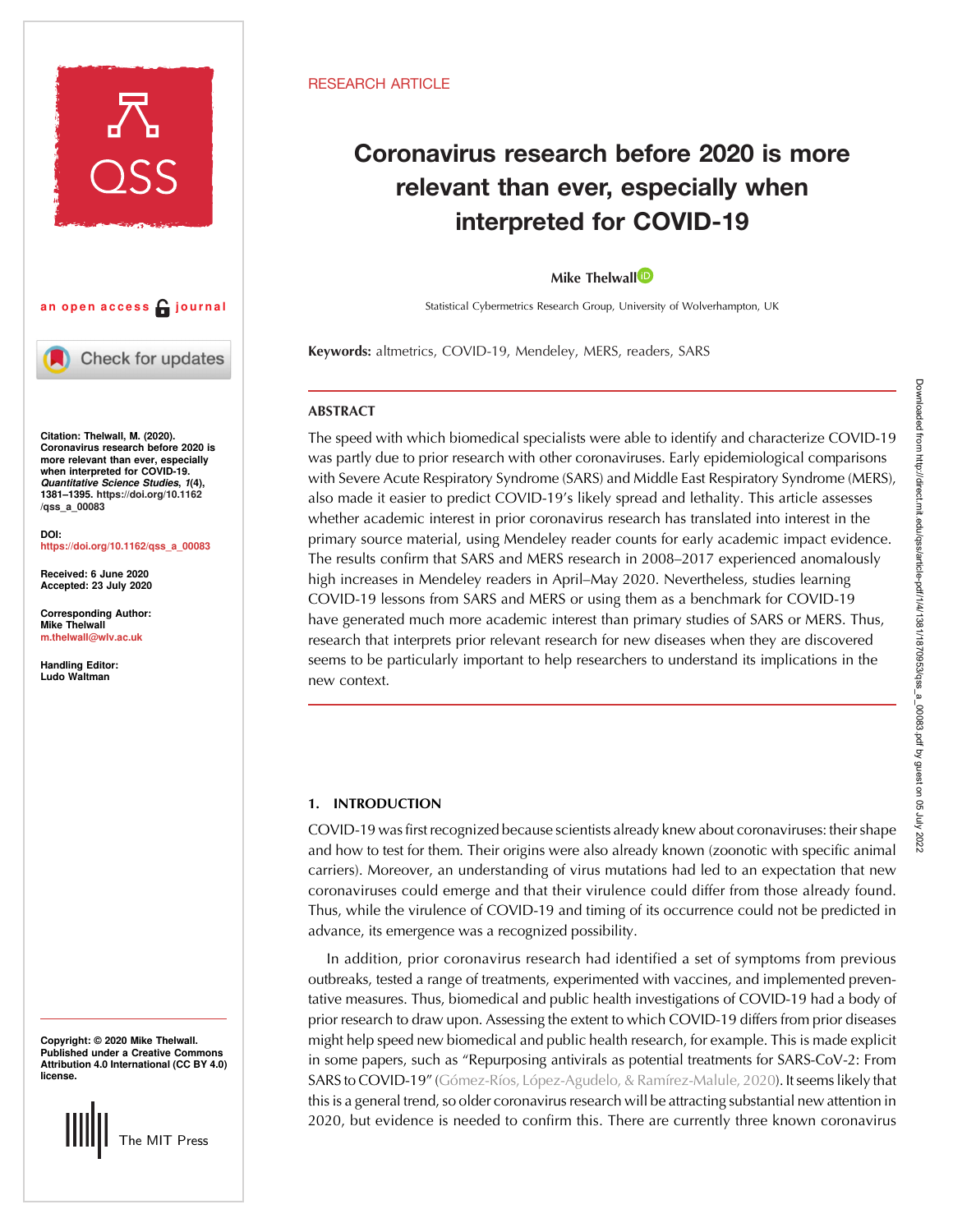diseases that can have a serious impact on humans. Other coronaviruses are mild in humans or only infect some species of animals.

- **SARS** (Severe Acute Respiratory Syndrome) is caused by the coronavirus SARS-CoV (also known as SARS-CoV-1, SARSr-CoV). It was first identified in 2003, and there has been no outbreak since then. 8,437 people have been reported infected, with an 11% death rate [\(https://www.who.int/csr/sars/country/2003\\_07\\_11/en/](http://www.emro.who.int/health-topics/mers-cov/mers-outbreaks.html)).
- MERS (Middle East Respiratory Syndrome) is caused by the MERS coronavirus MERS-CoV. It was first identified in Saudi Arabia in 2012 and, by January 2020, 2,500 people had been reported infected, with a 35% death rate [\(http://www.emro.who.int/health-topics/mers](http://www.emro.who.int/health-topics/mers-cov/mers-outbreaks.html) [-cov/mers-outbreaks.html](http://www.emro.who.int/health-topics/mers-cov/mers-outbreaks.html)).
- COVID-19 is caused by the coronavirus SARS-CoV-2 and emerged in December 2019. At the time of writing, it had infected many more people than the previous two coronaviruses, was more infectious for human-to-human transmission, and had a lower death rate but much higher death toll. It has previously been called 2019-nCoV and 2019/ 2020 novel coronavirus.

Despite the above-mentioned likelihood of prior coronavirus research being more useful in 2020, there is no evidence yet to check whether interest in research specific to SARS and MERS has increased due to COVID-19. A positive result—even though highly expected would empirically validate the importance of ongoing research into diseases related to potential pandemics (e.g., coronaviruses, ebolaviruses, Flaviviridae viruses). This article addresses this issue and compares the current academic impact of COVID-19 research with prior coronavirus research to assess their current relative importance. It is not clear whether older coronavirus research would be more impactful. This seems possible because it may be more foundational and of higher quality due to more time to plan and execute. Conversely, research about COVID-19 may be more relevant to the 2020 pandemic. The focus here is on scholarly impact (i.e., citations from future research, or Mendeley readers as a proxy for this) rather than societal impact. In the special case of COVID-19 it is not yet clear whether scholarly impact would be a good indicator of societal impact, especially in the form of treatments, vaccines, or epidemiology. The research questions are as follows.

- RQ1: Does SARS and MERS research from before 2020 have more scholarly impact in 2020 than expected for its age?
- RQ2: Does SARS and MERS research from before 2020 have more scholarly impact in mid-2020 than early 2020 COVID-19 research?

# 2. BACKGROUND: BIBLIOMETRIC STUDIES OF CORONAVIRUSES

Some bibliometric studies have investigated the influence of coronavirus research, mostly characterizing the number and type of publications indexed in relevant scholarly databases. As coronaviruses have many variants and could be the primary focus of a paper or less central to a research project, each study has operationalized its sample in different ways and there is no single agreed method. All seem to have been produced in 2020 in the context of COVID-19.

A range of studies have shown that there is a rapid rate of COVID-19 research publishing and that both MERS and SARS are relevant to this emerging set. In detail, and discussed chronologically, the specific findings are as follows. One study found 8,732 articles and 1,028 reviews with the title term "coronavirus" by February 9, 2020 in the Web of Science (WoS). The Journal of Virology (9%) was the single most common source and both SARS and MERS were identified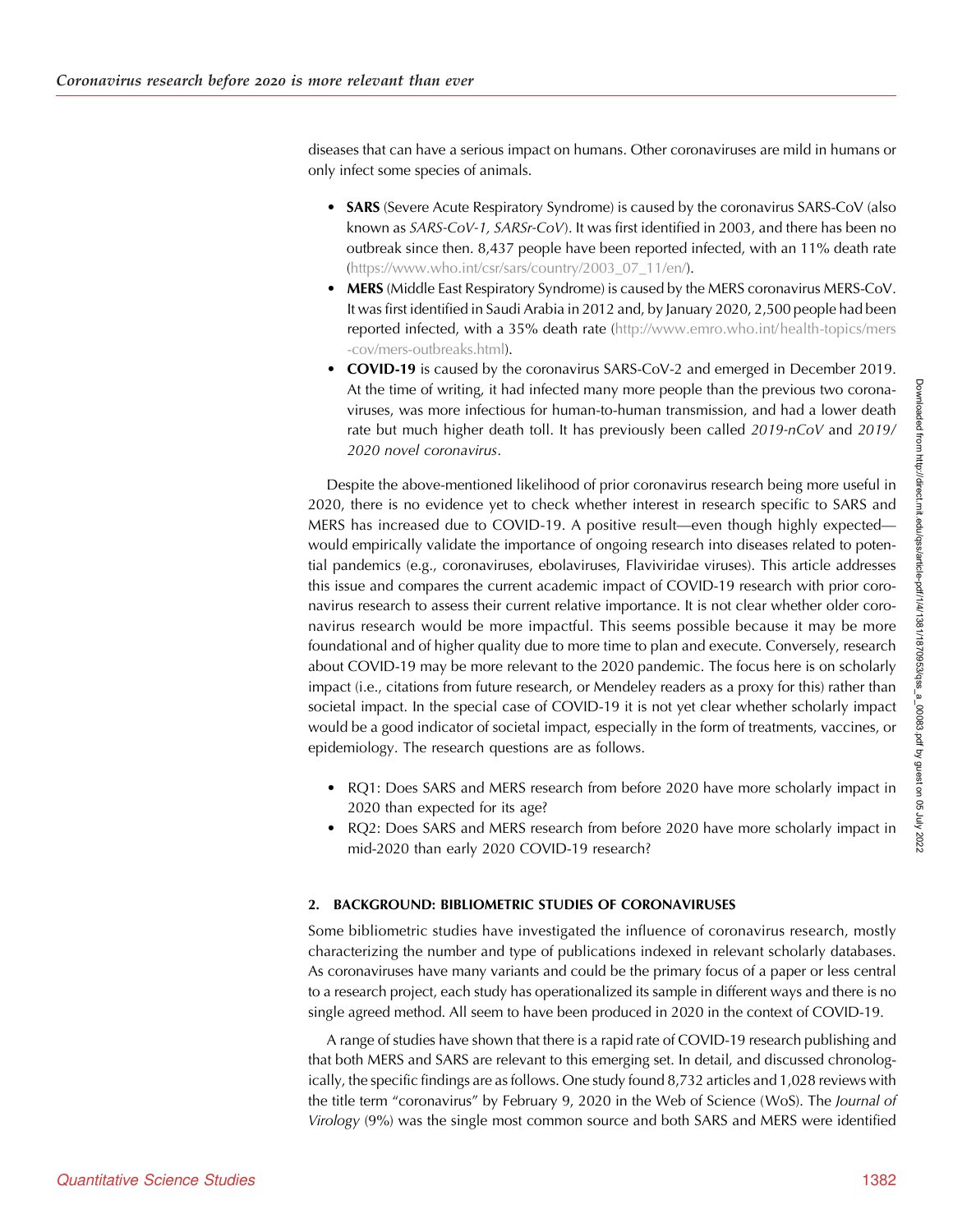as relevant keywords ([Tao, Zhou, et al., 2020](#page-10-0)). By February 29, 2020, 183 publications matching the query "COVID-19" were indexed in PubMed, a third of which reported original research ([Lou, Tian, et al., 2020](#page-10-0)). In PubMed and the World Health Organization (WHO) COVID-19 research database, there had been 564 observational or interventional investigations about COVID-19 by March 18, 2020 [\(Chahrour, Assi, et al., 2020\)](#page-10-0). An investigation of WoS publications matching a set of COVID-19 queries on April 1, 2020 found keywords related to both MERS and SARS to be associated, suggesting that early research had often made connections with the two prior diseases [\(Hossain, 2020](#page-10-0)). By April 7, the COVID-19 coverage of a range of scholarly databases had been expanding at an increasing rate since January 2020 [\(Torres-Salinas, 2020\)](#page-11-0). On April 9, 12,109 papers had been indexed by Scopus matching the query "coronavirus\*", with sudden increases associated with each of SARS, MERS, and COVID-19 [\(Haghani, Bliemer, et al.,](#page-10-0) [2020;](#page-10-0) see also [Danesh & GhaviDel, 2020](#page-10-0)). A collection of 2,958 articles and 2,797 preprints from Scopus, arXiv, bioRxiv, and medRxiv by April 23, 2020 was created by a set of inclusive queries, with unspecified manual checking afterwards ([Latif, Usman, et al., 2020\)](#page-10-0). Topic modeling applied to this data set extracted sets of 10 topics for different slices of the data, but none included SARS or MERS. Scopus queries for "COVID-19" in titles, abstracts, or keywords 2 days later (April 25) found 3,513 documents and a keyword-based topic visualization included MERS ([Hamidah, Sriyono, & Hudha, 2020\)](#page-10-0). Also on April 25, the number of COVID-19 documents indexed by PubMed was experiencing exponential-like growth (Kambhampati, Vaishya,  $\&$ [Vaish, 2020](#page-10-0)). A similar investigation with a wider range of queries found both SARS and MERS represented in a topic map ([Dehghanbanadaki, Seif, et al., 2020](#page-10-0)).

One prior bibliometric study has compared SARS, MERS, and COVID-19 papers until March 25, 2020. Similar document types were published for each disease, both SARS and MERS research volume had decreased over time, and COVID-19 research was more cited (higher field normalized citation counts). This paper adopted an inclusive search strategy, finding 7,272 SARS documents and 2,199 MERS documents ([Hu, Chen, et al., 2020](#page-10-0)). Thus, this analysis may be dominated by studies that are related to the three diseases without being primarily about them.

Some research has compared bibliometric trends for a variety of diseases, including coronaviruses. A comparison of SARS, MERS, Avian Flu, Ebola, HIV/AIDS, Hepatitis B & C, Flu, and Swine Flu found that short-lasting epidemics were uniquely associated with rapid increases and declines in both publication volumes and citation rates around the critical years [\(Kagan,](#page-10-0) [Moran-Gilad, & Fire, 2020\)](#page-10-0). Another study compared COVID-19 with SARS, Ebola, Avian Flu (H1N1), and Zika publications in WoS by April 9, 2020 (adding papers from PubMed and the Chinese National Knowledge Infrastructure for COVID-19). It found that all four prior epidemics were associated with rapid increases in publication volumes, with slower declines. Research into all diseases covered a wide range of subject areas [\(Zhang, Zhao, et al., 2020\)](#page-11-0).

# 3. METHODS

The research design was to gather studies about coronaviruses from before 2020 and compare their scholarly impact (as reflected by their Mendeley reader counts) with that of studies published in 2020. There is a large curated relevant data set: the COVID-19 Open Research Dataset (CORD-19), which is a collection of papers designed for data mining and scientometrics, but takes a broad approach by including many publications not primarily about coronaviruses ([Colavizza, Costas, et al., 2020](#page-10-0)). This was not used because of its broad remit. The scholarly database Dimensions was chosen in preference to WoS, PubMed, or Scopus for its rapid indexing of academic documents and wider coverage of COVID-19 than other scholarly indexes [\(Torres-](#page-11-0)[Salinas, 2020](#page-11-0); [Kousha & Thelwall, 2020\)](#page-10-0). For the basic sample, Dimensions was searched for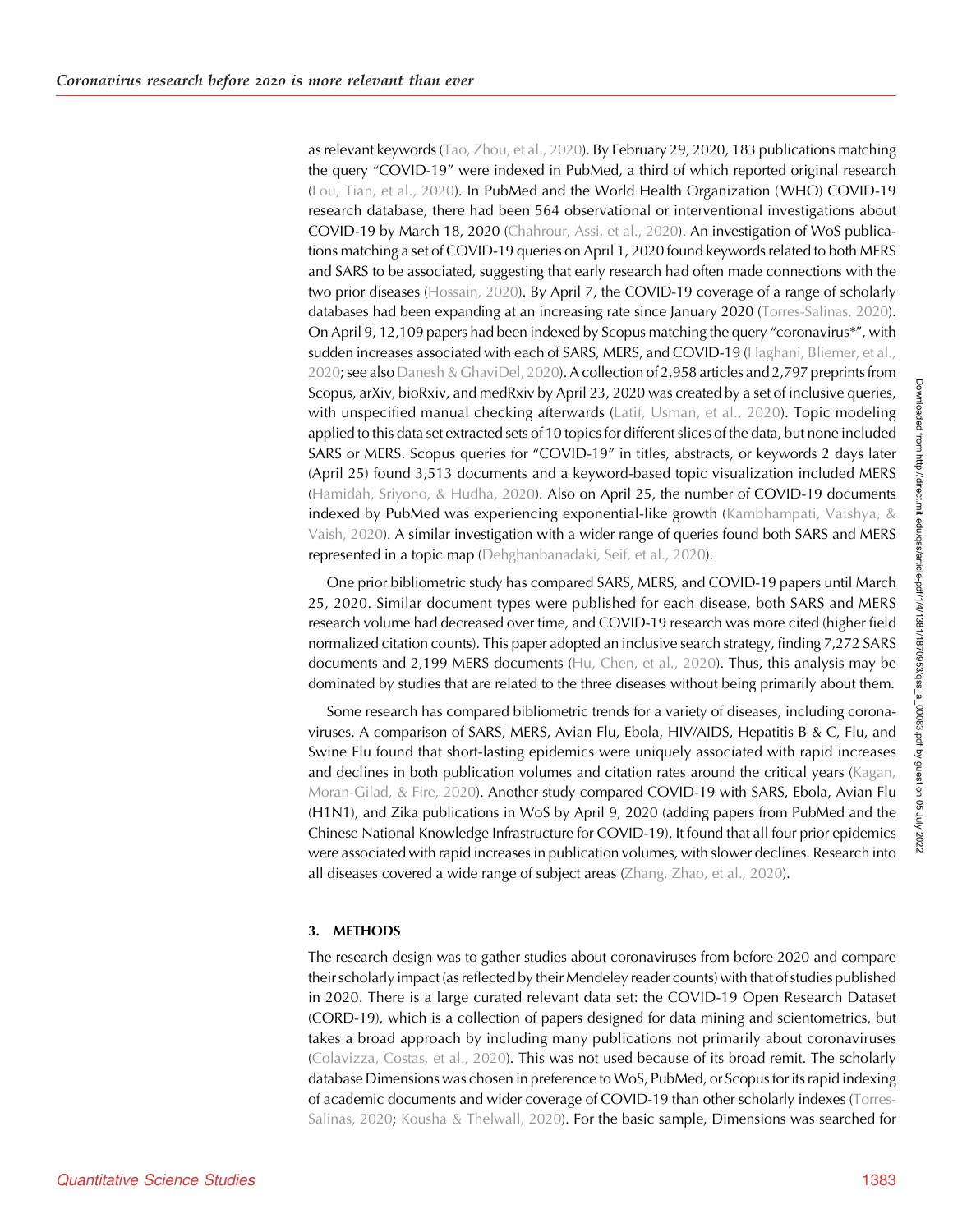documents matching "coronavirus" weekly from March 21, 2020 to May 30, 2020, using the query below. This single term was chosen, rather than a set of coronavirus-related keywords and phrases, to give a narrow focus on the virus. The earliest result was from 2008, which seems to be an API limitation, because the web version has results from 1950.

search publications for "coronavirus" return publications [basics + extras]

Mendeley was queried for each document matching the above query to count the number of registered readers of the document. Reader counts were checked each week, immediately after the Dimensions queries. Mendeley readers have moderate or strong correlations with citation counts in all or almost all academic fields [\(Thelwall, 2017b](#page-11-0)) and recent scholarly articles usually have at least one Mendeley reader ([Zahedi, Costas, & Wouters, 2014\)](#page-11-0). Early Mendeley reader counts have a high correlation with later Scopus citation counts ([Thelwall,](#page-11-0) [2018\)](#page-11-0) but appear about a year before them [\(Maflahi & Thelwall, 2018;](#page-10-0) [Thelwall, 2017a\)](#page-10-0), so they are preferable to citation counts as an indicator of early scholarly impact. This is also true for COVID-19 research ([Kousha & Thelwall, 2020\)](#page-10-0). Most people registering documents in Mendeley are academics or PhD students, although there are also some master's students, librarians, and other professionals ([Mohammadi, Thelwall, et al., 2015\)](#page-10-0). People usually register an article in Mendeley because they have read it or intend to read it ([Mohammadi,](#page-10-0) [Thelwall, & Kousha, 2016](#page-10-0)), so all evidence points to it being a citation-like academic impact indicator, with a small element of educational impact. Mendeley is not ideal for comparing reader counts for articles published in different years (for RQ1) because the expansion or contraction of its user base can influence the reader counts for papers. This is especially true because articles are often added to users' Mendeley libraries shortly after they are published, so older articles are less likely to attract Mendeley readers. Nevertheless, although Mendeley launched in 2008, an analysis in 2014 found that average reader counts were close to the subject maximum for articles published in 2009 [\(Thelwall & Sud,](#page-11-0) [2016\)](#page-11-0), suggesting that it is reasonable to use Mendeley reader counts for this year as a scholarly impact indicator. Comparisons of reader counts between years therefore seem reasonable from 2009 onwards, although they are not precise due to unknown changes in the Mendeley user base since then. The same would be true for citations, as citation counts from any database depend on the number of journals indexed and the size of those journals.

Mendeley documents were searched for using an author/title query and a separate DOI query, with the results combined to identify readers of all variants of a document in Mendeley [\(Zahedi,](#page-11-0) [Haustein, & Bowman, 2014\)](#page-11-0). The Mendeley reader counts were not field normalized because the documents fit within a relatively narrow topic and trends over time are clearer with the raw reader count data. Articles not in Mendeley by March 21, 2020 were discarded to focus on research published by that date (the data collection start). Including later articles would dilute the results through new articles with few readers when first published.

Four subsets were extracted to identify the influence of different types of research. The first three sets of documents were based on the inclusion of a human coronavirus-related keyword in the title. Documents mentioning a keyword in the abstract rather than the title were excluded because they are less likely to focus on coronaviruses. For example, an abstract might mention coronaviruses as a potential application of a technique or a motivation, or as part of a related study (e.g., "Feline infectious peritonitis as a systemic inflammatory disease: Contribution of liver and heart to the pathogenesis" mentions in its abstract that the disease examined is induced by a feline coronavirus, but the article is of little relevance to coronavirus research). Many papers in the complete set of matches of the original Dimensions coronavirus query were about other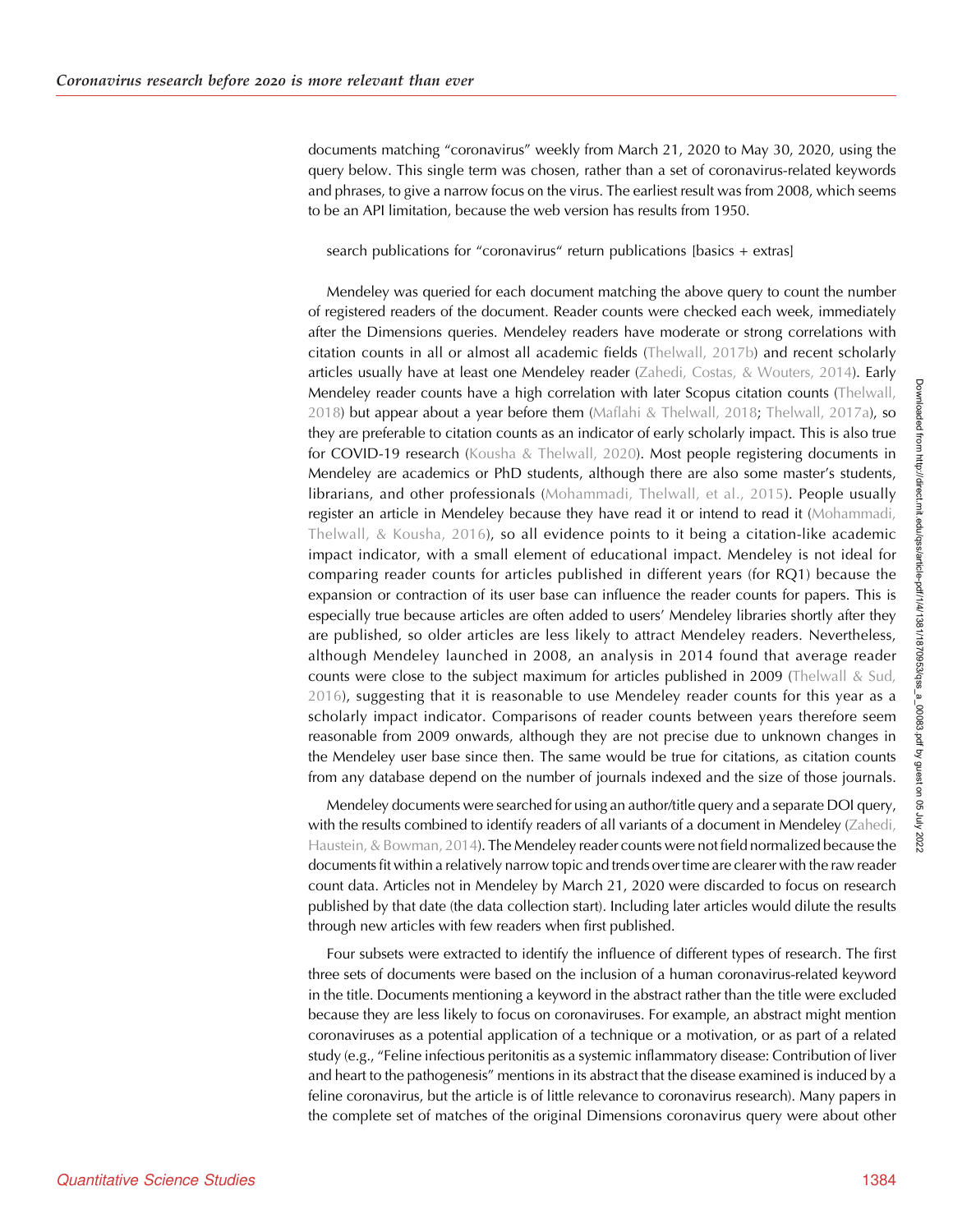viruses or about viruses in general, but mentioned coronaviruses as an example or as part of a list (e.g., "Fighting misconceptions to improve compliance with influenza vaccination among health care workers"). The fourth subset encapsulated any mention of coronaviruses generally or a specific human coronavirus in article titles. Although an article can be about these topics without containing a disease or virus name in the title, for example by being published before a formal name was assigned (e.g., "A pneumonia outbreak associated with a new coronavirus of probable bat origin"), or research targeting an aspect of the disease without needing to specify it (e.g., "The psychological impact of quarantine and how to reduce it: Rapid review of the evidence" and "First respiratory transmitted food borne outbreak?" from 2020), this method seemed to be effective at eliminating peripherally relevant papers.

- SARS: Journal articles with "SARS", "SARSr-CoV", "SARS-CoV-1", or "SARS-CoV", or "Severe Acute Respiratory Syndrome" in their titles. The results from 2020 were manually checked to remove false matches that were mentions of COVID-19 before it had been named.
- MERS: Journal articles with "MERS", "MERS-CoV", or "Middle East Respiratory Syndrome" in their titles.
- COVID-19: Journal articles containing "COVID-19", "COVID19", "COVID2019", "SARS-CoV-2", "2019-nCoV", "2019 coronavirus", "coronavirus disease 2019", or "Wuhan", in their titles. The inclusion of "Wuhan" did not generate false matches because the original data set was captured with a coronavirus query.
- Coronavirus: Journal articles containing any of the above or the word "coronavirus" in their titles. This encapsulates the three human coronaviruses and the generic name for the virus family.

Documents that did not match the Dimensions classification for journal articles were excluded to focus on the primary mechanism for disseminating coronavirus-related research. This excludes books, book chapters, and conference papers. Some of the documents classified in Dimensions as journal articles may have been news items, editorials, letters, short articles, or reviews rather than "standard" journal articles. These were retained because short-form contributions seem to play an important role in infectious disease research ([Kousha & Thelwall, 2020](#page-10-0)).

The rate of increase for each subset was calculated with the percentage increase in average Mendeley readers over about 2 months: from the first date checked in April to the last date in May 2020. Although the start date could have been earlier, from March 21, 2020, there was a higher rate of increase to the end of March. April was chosen as the starting point as a conservative step, in case the end of March increase was due to a technical cause.

# 4. RESULTS

As captured by Dimensions, the volume of research about SARS has slowly decreased since 2011 ([Figure 1](#page-5-0)), with a projected increase for 2020, given that the 2020 data contains only a quarter of a year (articles recorded in Mendeley on March 21, 2020). In contrast, the volume of research about MERS increased to 2015/16, then decreased, even allowing for the 2020 data containing only a quarter of a year.

The average readership for the three subsets of articles (excluding the COVID-19 subset) is very approximately constant, irrespective of year, for all sets, except with a substantially higher average number of readers for research published in 2020 ([Figure 2\)](#page-5-0). Other factors being equal, older articles should be more cited and have more readers because interest should accrue over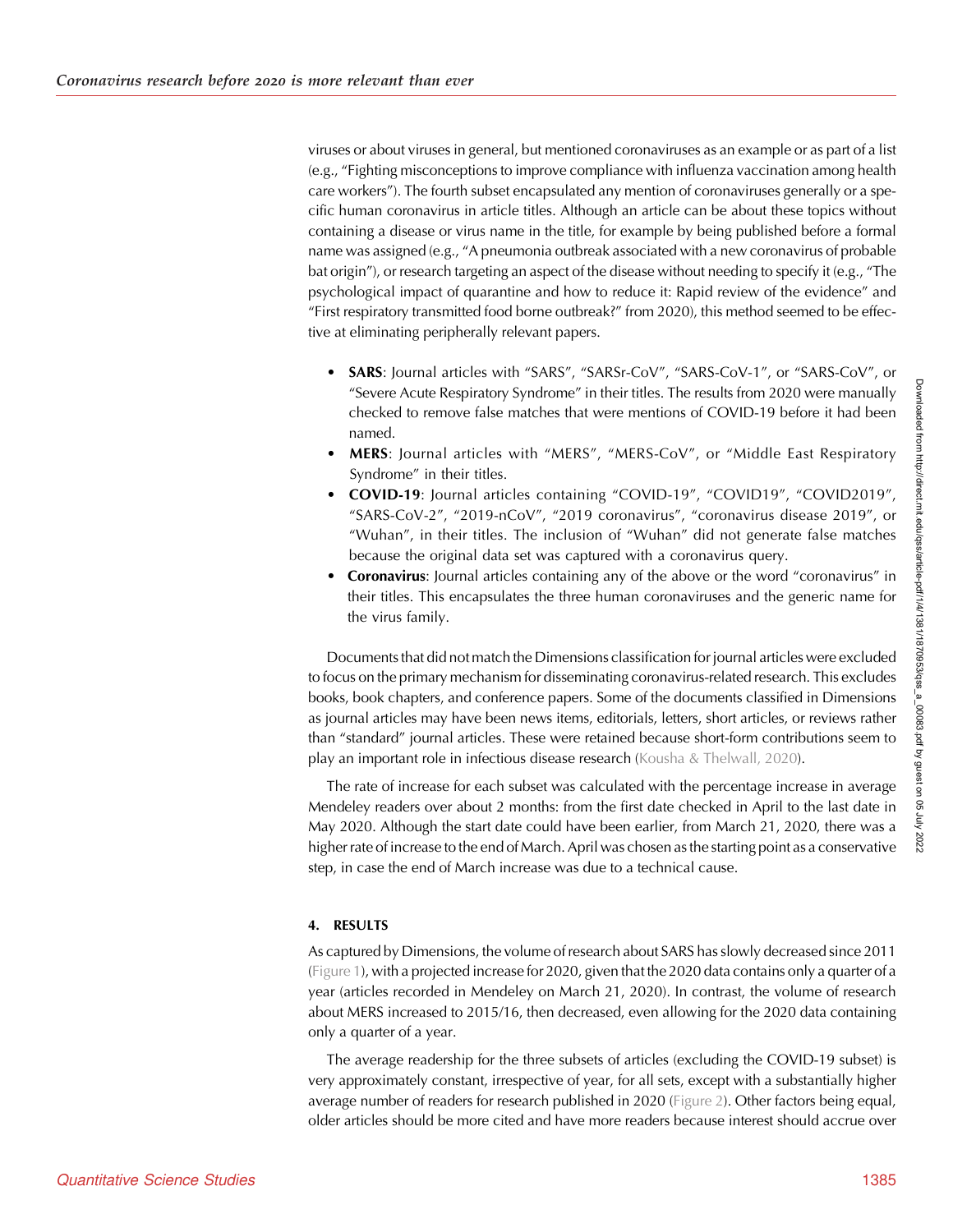<span id="page-5-0"></span>

Figure 1. The number of journal articles in the four sets examined, as extracted from Dimensions and with a Mendeley record by March 21, 2020 (see Methods for descriptions).

time. Thus, the relatively static average numbers of readers per article until 2019 suggests a moderate tendency for newer articles to be more read in all three categories. In addition, articles published in 2020 attracted substantially more readers than articles published earlier. This gives a negative answer to RQ2: By mid-2020, coronavirus research from 2020 had already attracted more interest than coronavirus research from before 2020. For MERS, articles written in 2013, just after the disease was identified, tend to have attracted more readers, presumably due to their use in follow-up research.

For all four subsets, average reader counts increased between March 21 and May 30, 2020 ([Figures 3](#page-6-0)–[6\)](#page-7-0). The rate of increase is highest for articles published in 2020 for all data sets.

The percentage increase in Mendeley readers over a 2-month period was calculated for each data set and year [\(Figure 7](#page-8-0)). Multiplying by 6 would give an estimated 12-month (annual) increase in Mendeley readers if the rate were constant over the year. For reference, a 17% increase over 2 months would equate to an annual increase of over 100%. For almost all



Figure 2. The average (geometric mean) number of Mendeley readers per article on May 30, 2020 for the four subsets examined, as extracted from Dimensions and with a Mendeley record by March 21, 2020 (see Methods for descriptions).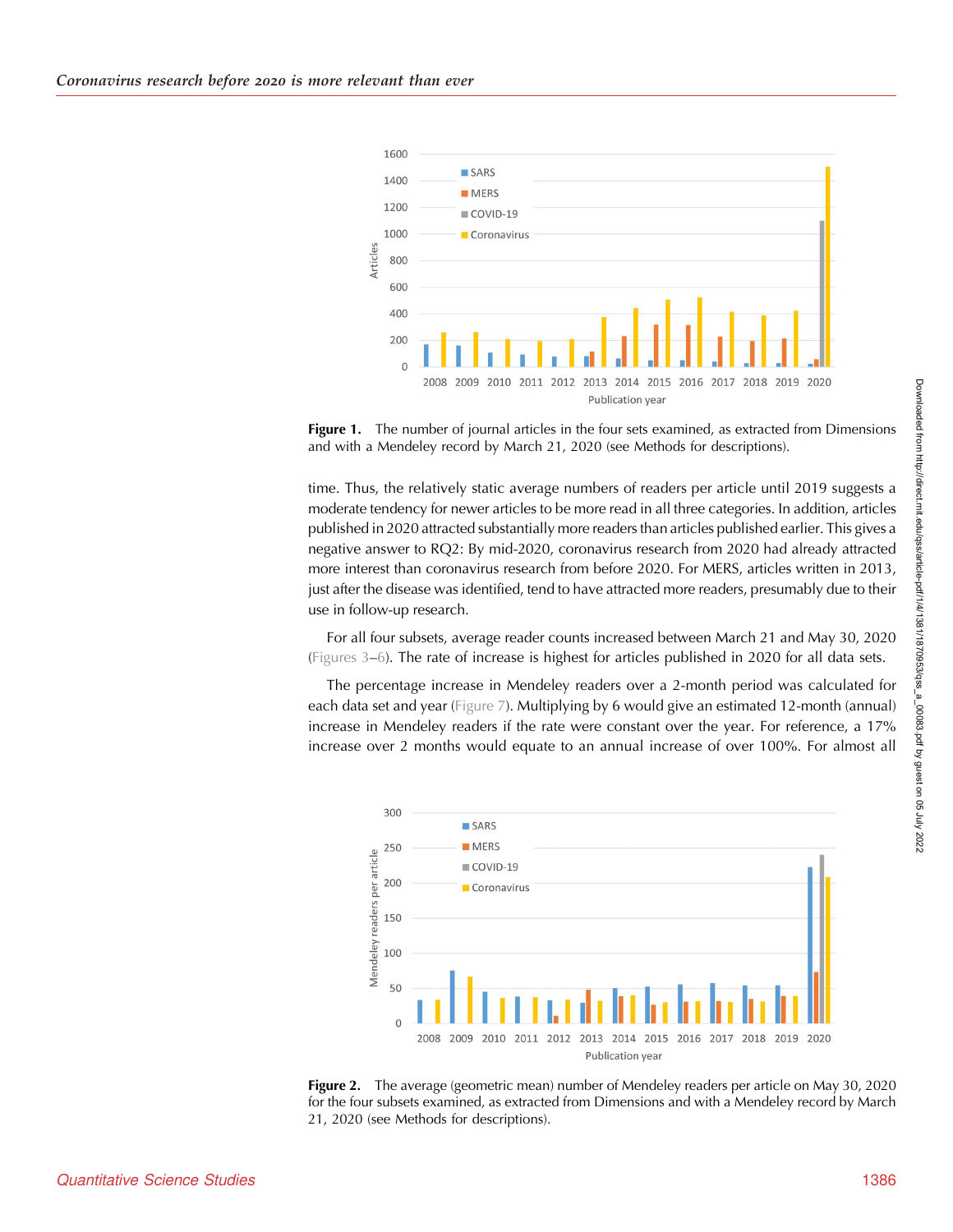<span id="page-6-0"></span>

Figure 3. The weekly average (geometric mean) number of Mendeley readers per article for the SARS subset, as extracted from Dimensions and with a Mendeley record by March 21, 2020 (see Methods for description). Data for individual years are in the supplementary information.

data sets and years, the 2-month increase was above 17%, indicating an over 100% annual increase in Mendeley readers. This figure can be benchmarked against expected increases in Mendeley readers, based on prior information about the rate at which citations increase.

Citations tend to continue to accumulate in the long term, with old articles increasing their total citation counts slowly. For example, the cited half-life of the most common source, the



Figure 4. The weekly average (geometric mean) number of Mendeley readers per article for the MERS subset, as extracted from Dimensions and with a Mendeley record by March 21, 2020 (see Methods for description). Data for individual years are in the supplementary information.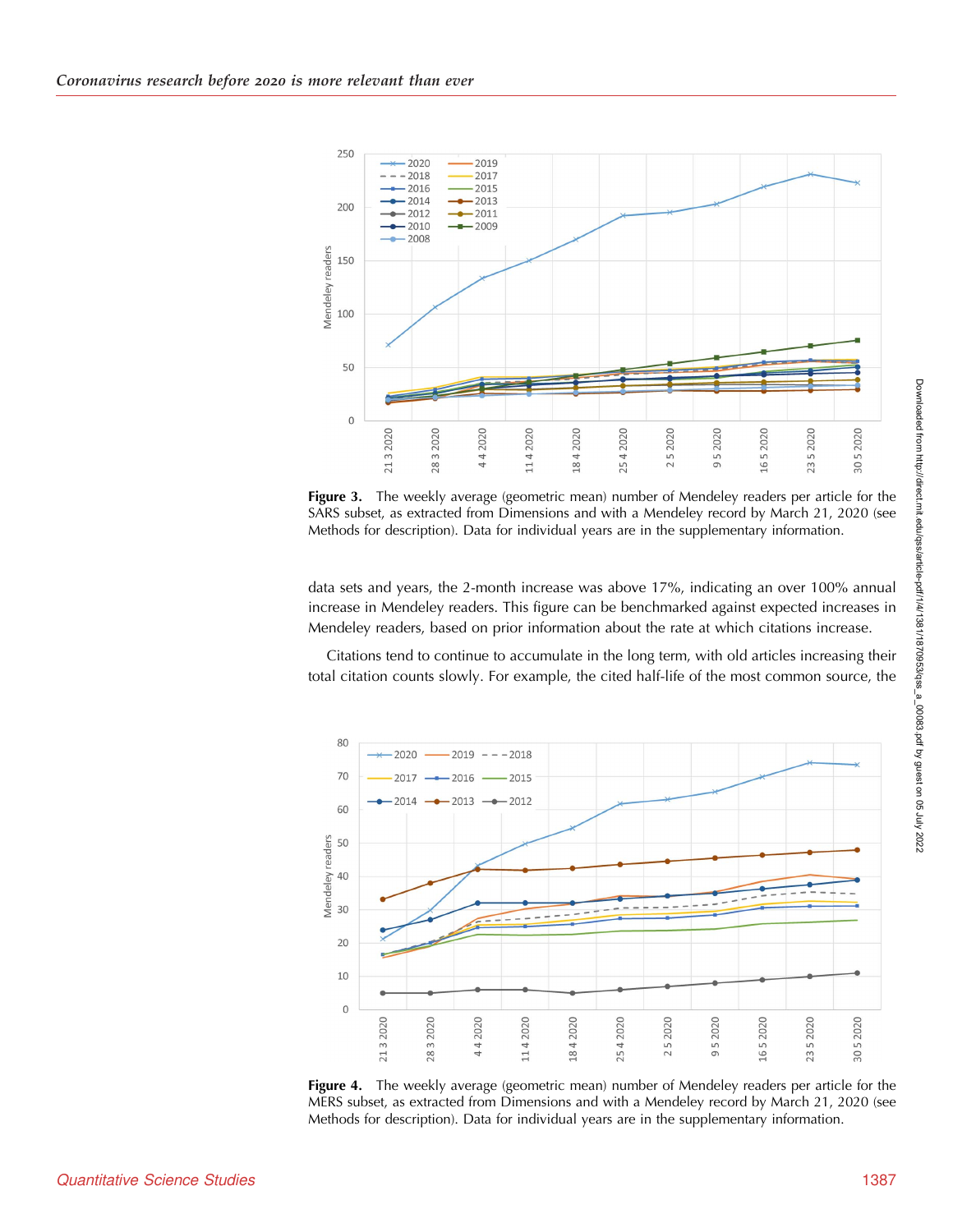<span id="page-7-0"></span>

Figure 5. The weekly average (geometric mean) number of Mendeley readers per article for the COVID-19 subset, as extracted from Dimensions and with a Mendeley record by March 21, 2020 (see Methods for description).

Journal of Virology, was 10.9 for 2019 according to the Clarivate Journal Citation Reports (the cited half-life has increased steadily from 7.1 in 2009), so the typical virology article should have attracted half of its final citation count after 11 years. Nevertheless, in the life sciences, the annual number of citations that a paper attracts seems to peak after 2 years, then gradually decrease ([Adams, 2005](#page-10-0); this is an old reference, but the average age of cited biomedical literature has been approximately constant since the 1950s: [Larivière, Archambault, & Gingras, 2008\)](#page-10-0) and in biology



Figure 6. The weekly average (geometric mean) number of Mendeley readers per article for the Coronavirus subset, as extracted from Dimensions and with a Mendeley record by March 21, 2020 (see Methods for description). Data for individual years are in the supplementary information.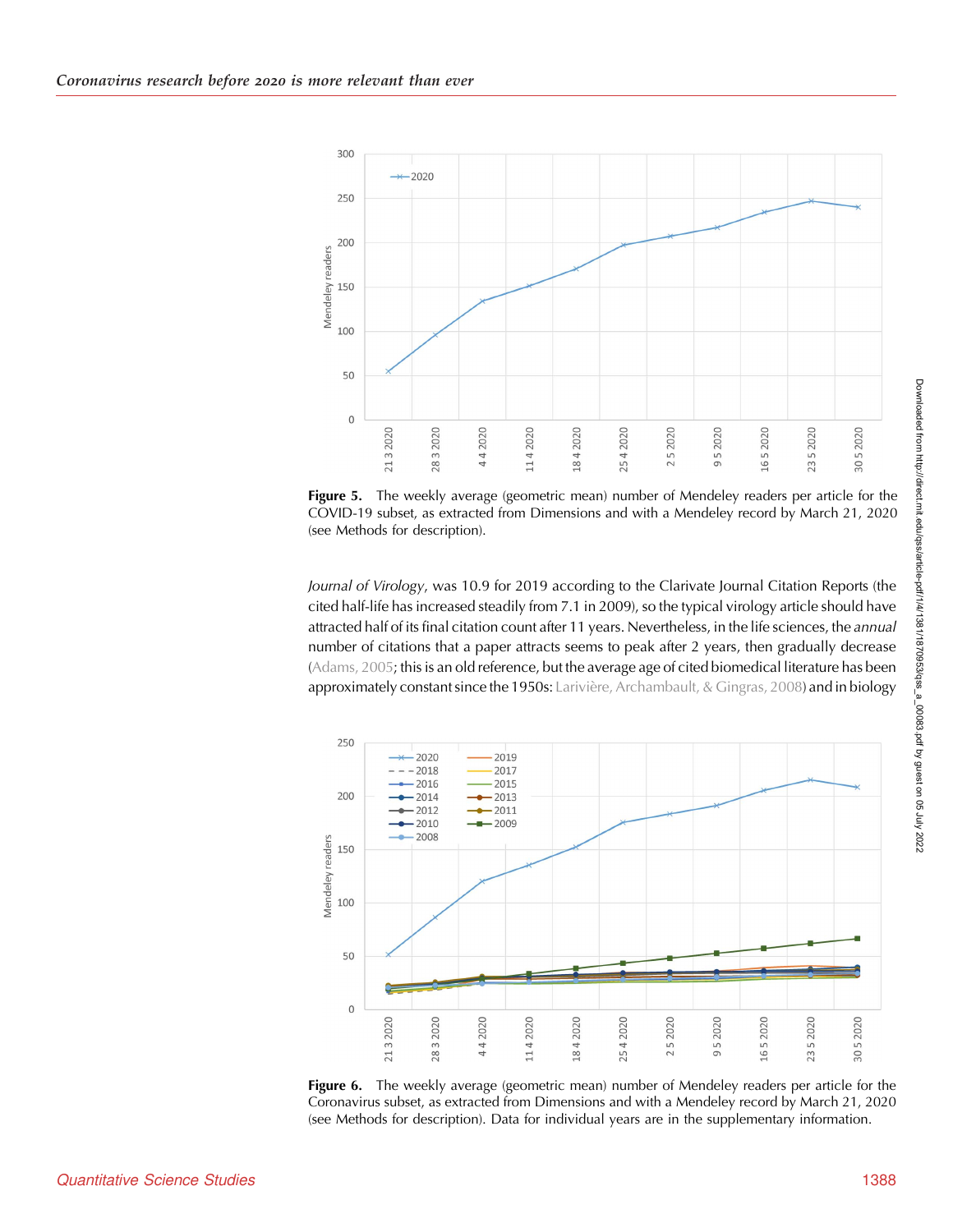<span id="page-8-0"></span>

**Figure 7.** The percentage increase in average (geometric mean) Mendeley readers per article on May 30, 2020 compared to April 4, 2020 for the four subsets, as extracted from Dimensions and with a Mendeley record by March 21, 2020 (see Methods for descriptions).

the peak for more cited papers published in 1990 is at 4 years, with the peak for less cited papers from 1990 being at 2 years [\(Parolo, Pan, et al., 2015](#page-10-0)), consistent with an overall average of 3 years to the citation peak. Thus, after 3 years, the annual percentage increase in total citations should be substantially below 100% (because the total number of citations could only double in years before the year with the highest annual increase). Similarly, after 4 years the annual percentage increase in total citations should be below 50% (because the previous 2 years would have had higher annual increases in citations). As Mendeley readers accumulate a year earlier than cita-tions [\(Maflahi & Thelwall, 2018](#page-10-0); [Thelwall, 2017a](#page-10-0)), the annual Mendeley reader count percentage increases should be substantially below 100% after 2 years and below 50% after 3 years. Thus, SARS, MERS, and coronavirus research for every year from 2008 to 2017 has attracted an abnormally large increase in academic attention during April and May 2020, giving a positive answer to RQ1. This is especially the case for SARS research. It is to be expected that the rate of increase is highest for the newest articles, with two anomalous exceptions (2009 and MERS in 2012—only one paper).

The reason for the high readership counts for SARS papers from 2020, compared to SARS papers from previous years [\(Figure 3\)](#page-6-0) can be deduced by reading their titles (Appendix, [Table A1\)](#page-11-0). The top 17 SARS papers from 2020 also mentioned COVID-19 in their titles. Thus, the high readership rate for 2020 is probably due to SARS being mentioned in the context of its implications for COVID-19.

The reason for the high readership counts for MERS papers from 2020, compared to SARS papers from previous years ([Figure 4](#page-6-0)) can also be deduced by reading their titles (Appendix, [Table A2](#page-12-0)). For MERS, most articles mentioning COVID-19 (including its earlier names) have more readers than most articles not mentioning it in its title, with some exceptions. Thus, again the high readership rate for MERS is partly due to research using it to illuminate COVID-19 properties, usually by comparisons or in the form of learning lessons from it. There are four exceptions in terms of highly read articles that do not mention COVID-19. Three are about treatments for MERS that mention the antiviral medication remdesivir, which has also been suggested elsewhere as a potential treatment for COVID-19. A review of MERS research is also widely read (604 readers). Only three papers mentioning COVID-19 (299, 222, 35 readers) are not in the top 22. One is a short editorial and the other two are short letters.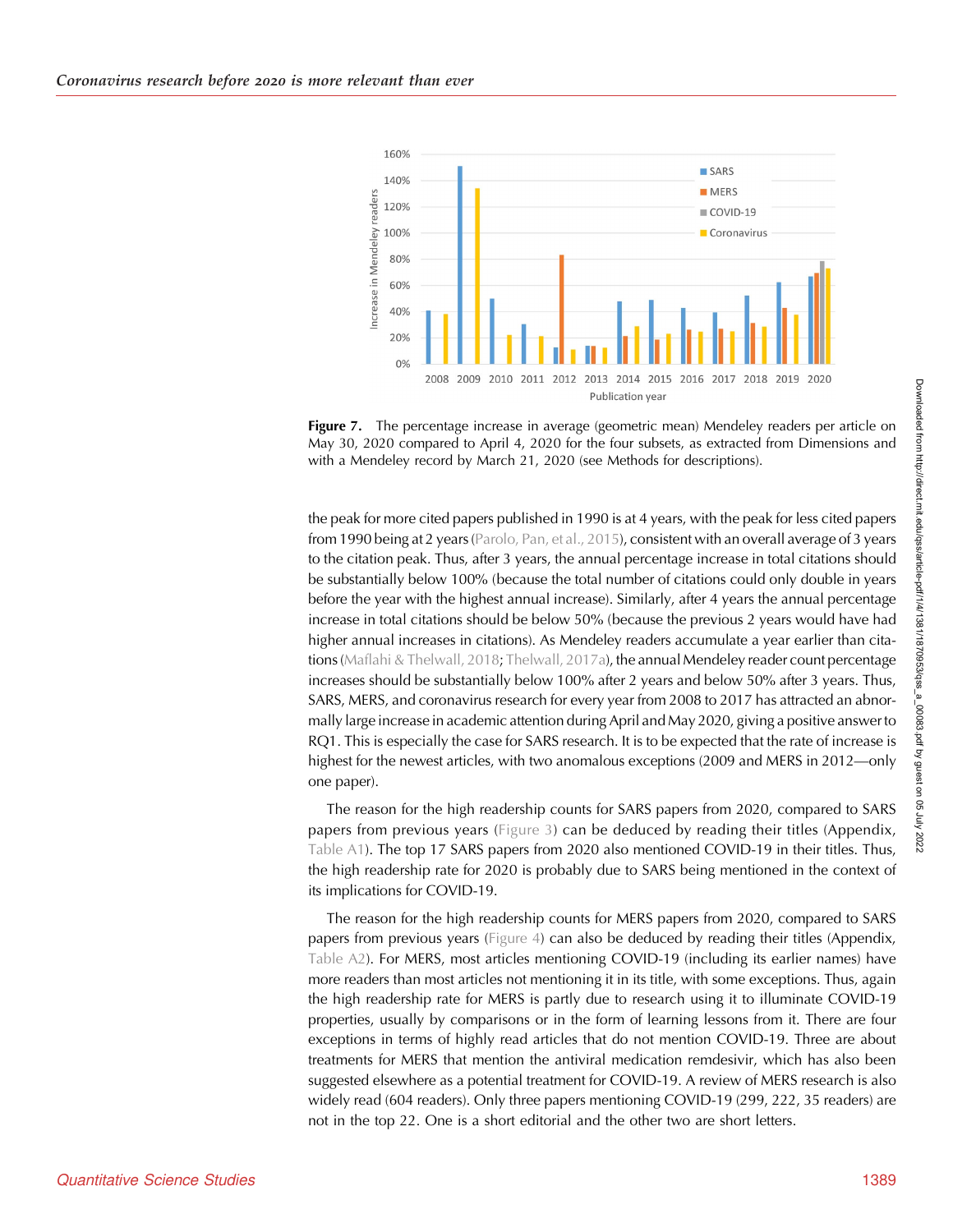#### 5. DISCUSSION

The main limitation of this study is its restriction to articles mentioning the diseases in their titles. Articles could be primarily about coronaviruses without including their names in the titles if they use an uncommon or early name variant. A second limitation is the use of Mendeley reader counts as a source of academic impact evidence. Mendeley may be less used in China and this could skew the results away from studies that were more read in China. Also, its use as an academic impact source may be misleading if users employ it for nonacademic purposes (such as personal safety) during the pandemic. The use of a 2-month period to assess changes is also a restriction, as the rate of increase of readers might speed or slow in the rest of 2020. It is also possible that changes in the uptake of Mendeley since 2009 have influenced the comparisons of readership counts between years, but it seems unlikely that such changes would be enough to affect the conclusions drawn.

The results show, apparently for the first time, that older SARS and MERS research has generated substantial new attention in April–May 2020, which is almost certainly due to new COVID-19 research. Nevertheless, SARS and MERS research from before 2020 has had far less academic impact, at least as reflected by Mendeley reader counts, than articles from 2020 that have reviewed or situated prior SARS and MERS research in the context of COVID-19. This issue does not seem to have been investigated for other groups of related diseases. Thus, while studies of SARS and MERS have informed COVID-19 research, this has occurred disproportionately through new articles that have explicitly made connections with COVID-19 or that have translated SARS and MERS research into implications for COVID-19. This underlines the value of this type of translating research.

Although the scholarly impact of pre-COVID-19 coronavirus research has apparently increased due to COVID-19, this increase is relatively small, given the huge number of COVID-19 publica-tions in 2020 (by March 21; see [Figure 1\)](#page-5-0). The reason for this is unclear. The analysis above suggests that the value of pre-COVID-19 coronavirus research is partly channeled through articles translating it for COVID-19. It is also possible that early COVID-19 articles have sufficiently drawn upon earlier coronavirus research and moved forward with new COVID-19 findings, rendering some earlier studies no longer relevant for COVID-19. Short-form COVID-19 articles (e.g., letters, editorials, news reports in journals) may also deliberately focus on COVID-19 research to convey a succinct and clear message to a general audience.

#### 6. CONCLUSIONS

The results confirm that older SARS and MERS research is proving useful for COVID-19 scholarship, confirming expectations. The Mendeley readership evidence also suggests that research interpreting SARS and MERS studies for COVID-19 performs a particularly useful role in academia. It is more read, on average, than the earlier primary studies that underpin it. This also suggests that the academic impact of pre-COVID-19 coronavirus research is underestimated by Mendeley reader counts because publishing scholars seem to prefer to read the interpreting articles rather than the original papers.

A practical suggestion from the findings is that, in future, when new diseases emerge that are variants of known diseases, researchers may need to prioritize publishing reviews of prior research and interpreting it in the context of the new disease. These reviews may save valuable time by reducing the need for academics and clinicians to rely on the source material to identify likely properties of the new disease. While this has happened for COVID-19, it may be useful to ensure that this is recognized an important stage that should not be forgotten. Such reviews should be careful to draw out all the value of earlier research given the possibility that researchers will focus on papers about the new disease, with relevant earlier studies being relatively less read.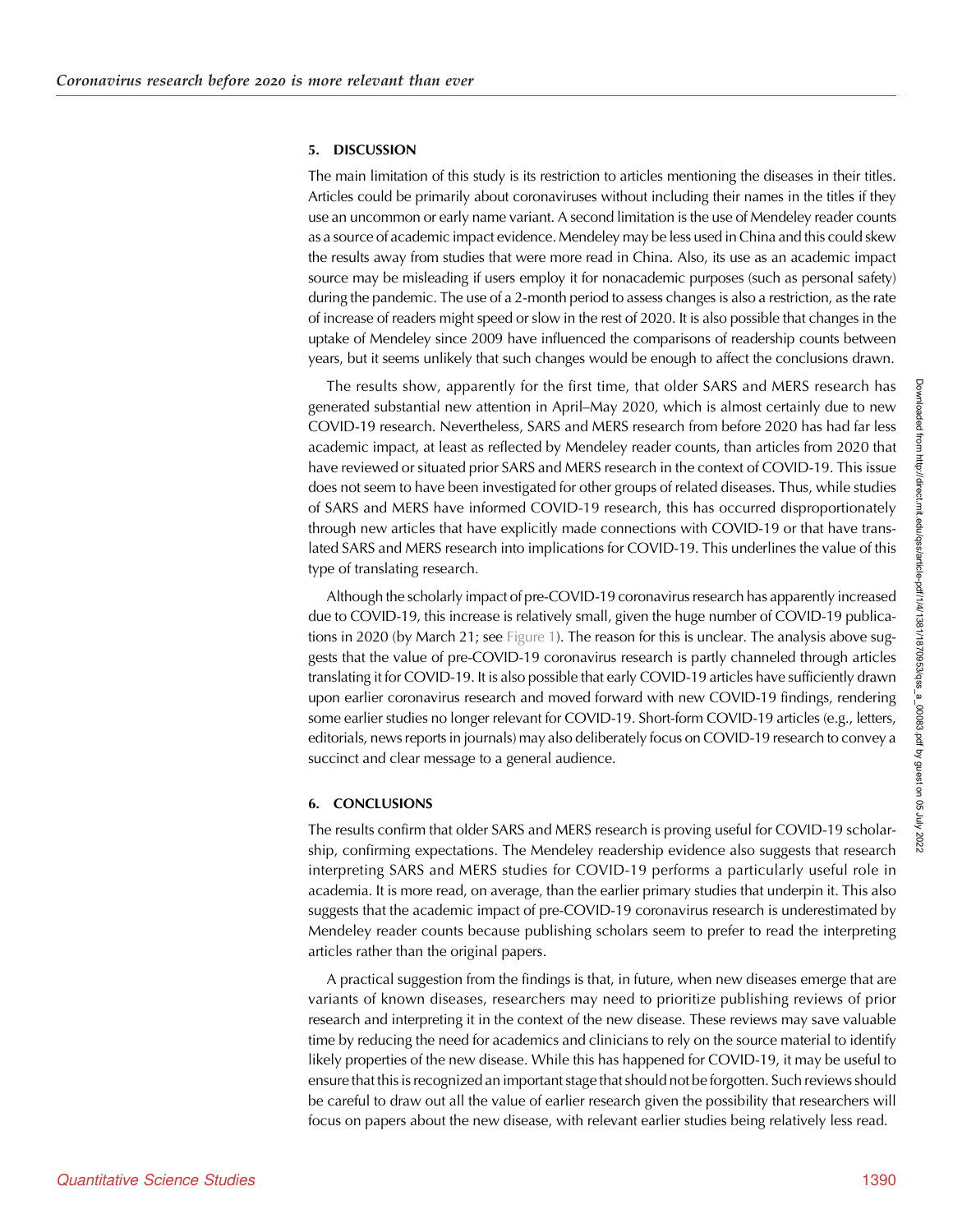## <span id="page-10-0"></span>COMPETING INTERESTS

The author has no competing interests.

#### FUNDING INFORMATION

This research was not funded.

## DATA AVAILABILITY

The processed data used to produce the graphs are available in the supplementary material (<https://doi.org/10.6084/m9.figshare.12442616>).

### REFERENCES

- Adams, J. (2005). Early citation counts correlate with accumulated impact. Scientometrics, 63(3), 567-581. DOI: [https://doi.org](https://doi.org/10.1007/s11192-005-0228-9) [/10.1007/s11192-005-0228-9](https://doi.org/10.1007/s11192-005-0228-9)
- Chahrour, M., Assi, S., Bejjani, M., Nasrallah, A. A., Salhab, H., Fares, M., & Khachfe, H. H. (2020). A bibliometric analysis of Covid-19 research activity: A call for increased output. Cureus, 12(3). DOI: <https://doi.org/10.7759/cureus.7357>, PMID: [32328369,](https://europepmc.org/article/MED/32328369) **PMCID: [PMC7174863](https://www.ncbi.nlm.nih.gov/pmc/articles/PMC7174863)**
- Colavizza, G., Costas, R., Traag, V. A., Van Eck, N. J., Van Leeuwen, T., & Waltman, L. (2020). A scientometric overview of CORD-19. **BioRxiv. DOI:** <https://doi.org/10.1101/2020.04.20.046144>
- Danesh, F., & GhaviDel, S. (2020). Coronavirus: Scientometrics of 50 Years of global scientific productions. Iranian Journal of Medical Microbiology, 14(1), 1-16. **DOI:** [https://doi.org/10.30699/ijmm](https://doi.org/10.30699/ijmm.14.1.1) [.14.1.1](https://doi.org/10.30699/ijmm.14.1.1)
- Dehghanbanadaki, H., Seif, F., Vahidi, Y., Razi, F., Hashemi, E., Khoshmirsafa, M., & Aazami, H. (2020). Bibliometric analysis of global scientific research on coronavirus (COVID-19). Medical Journal of The Islamic Republic of Iran (MJIRI), 34(1), 354–362.
- Gómez-Ríos, D., López-Agudelo, V. A., & Ramírez-Malule, H. (2020). Repurposing antivirals as potential treatments for SARS-CoV-2: From SARS to COVID-19. Journal of Applied Pharmaceutical Science, 10(5), 1-9. DOI: <https://doi.org/10.7324/JAPS.2020.10501>
- Haghani, M., Bliemer, M. C., Goerlandt, F., & Li, J. (2020). The scientific literature on coronaviruses, COVID-19 and its associated safetyrelated research dimensions: A scientometric analysis and scoping review. Safety Science, 104806. DOI: [https://doi.org/10.1016](https://doi.org/10.1016/j.ssci.2020.104806) [/j.ssci.2020.104806](https://doi.org/10.1016/j.ssci.2020.104806), PMID: [32382213](https://europepmc.org/article/MED/32382213), PMCID: [PMC7203062](https://www.ncbi.nlm.nih.gov/pmc/articles/PMC7203062)
- Hamidah, I., Sriyono, S., & Hudha, M. N. (2020). A bibliometric analysis of Covid-19 research using VOSviewer. Indonesian Journal of Science and Technology, 5(2), 34–41.
- Hossain, M. M., (2020). Current status of global research on novel coronavirus disease (COVID-19): A bibliometric analysis and knowledge mapping [version 1; peer review: awaiting peer review]. F1000Research, 9, 374. DOI: [https://doi.org/10.12688](https://doi.org/10.12688/f1000research.23690.1) [/f1000research.23690.1](https://doi.org/10.12688/f1000research.23690.1)
- Hu, Y. J., Chen, M. M., Wang, Q., Zhu, Y., Wang, B., … Hu, Y. H. (2020). From SARS to COVID-19: A bibliometric study on emerging infectious diseases with natural language processing technologies. [https://assets.researchsquare.com/files/rs-25354/v1](https://assets.researchsquare.com/files/rs-25354/v1/bmcarticle.pdf) [/bmcarticle.pdf.](https://assets.researchsquare.com/files/rs-25354/v1/bmcarticle.pdf) DOI: <https://doi.org/10.21203/rs.3.rs-25354/v1>
- Kagan, D., Moran-Gilad, J., & Fire, M. (2020). Scientometric trends for coronaviruses and other emerging viral infections. GigaScience, 9(8), giaa085. DOI: [https://doi.org/10.1093/gigascience/giaa085,](https://doi.org/10.1093/gigascience/giaa085) PMID: [32803225,](https://europepmc.org/article/MED/32803225) PMCID: [PMC7429184](https://www.ncbi.nlm.nih.gov/pmc/articles/PMC7429184)
- Kambhampati, S. B., Vaishya, R., & Vaish, A. (2020). Unprecedented surge in publications related to COVID-19 in the first three months

of pandemic: A bibliometric analytic report. Journal of Clinical Orthopaedics and Trauma, 11(suppl. 3), S304-S306. DOI: [https://](https://doi.org/10.1016/j.jcot.2020.04.030) [doi.org/10.1016/j.jcot.2020.04.030](https://doi.org/10.1016/j.jcot.2020.04.030), PMID: [32405191](https://europepmc.org/article/MED/32405191), PMCID: [PMC7219418](https://www.ncbi.nlm.nih.gov/pmc/articles/PMC7219418)

- Kousha, K. & Thelwall, M. (2020). COVID-19 publications: Database coverage, citations, readers, tweets, news, Facebook walls, Reddit posts. Quantitative Science Studies, 1(3), 1068-1091. DOI: [https://](https://doi.org/10.1162/qss_a_00066) [doi.org/10.1162/qss\\_a\\_00066](https://doi.org/10.1162/qss_a_00066)
- Larivière, V., Archambault, É., & Gingras, Y. (2008). Long-term variations in the aging of scientific literature: From exponential growth to steady-state science (1900–2004). Journal of the American Society for Information Science and Technology, 59(2), 288–296. DOI: <https://doi.org/10.1002/asi.20744>
- Latif, S., Usman, M., Manzoor, S., Iqbal, W., Qadir, J., Tyson, G., & Crowcroft, J. (2020). Leveraging data science to combat COVID-19: A comprehensive review. [https://www.techrxiv.org/articles](https://www.techrxiv.org/articles/Leveraging_Data_Science_To_Combat_COVID-19_A_Comprehensive_Review/12212516/1) [/Leveraging\\_Data\\_Science\\_To\\_Combat\\_COVID-19\\_A](https://www.techrxiv.org/articles/Leveraging_Data_Science_To_Combat_COVID-19_A_Comprehensive_Review/12212516/1) Comprehensive\_Review/12212516/1. DOI: [https://doi.org](https://doi.org/10.36227/techrxiv.12212516.v2) [/10.36227/techrxiv.12212516.v2](https://doi.org/10.36227/techrxiv.12212516.v2)
- Lou, J., Tian, S. J., Niu, S. M., Kang, X. Q., Lian, H. X., … Zhang, J. J. (2020). Coronavirus disease 2019: a bibliometric analysis and review. European Review of Medical and Pharmacological Science, 24(6), 3411–3421.
- Maflahi, N., & Thelwall, M. (2018). How quickly do publications get read? The evolution of Mendeley reader counts for new articles. Journal of the Association for Information Science and Technology, 69(1), 158–167. DOI: <https://doi.org/10.1002/asi.23909>
- Mohammadi, E., Thelwall, M., Haustein, S., & Larivière, V. (2015). Who reads research articles? An altmetrics analysis of Mendeley user categories. Journal of the Association for Information Science and Technology, 66(9), 1832-1846. DOI: [https://doi.org/10.1002](https://doi.org/10.1002/asi.23286) [/asi.23286](https://doi.org/10.1002/asi.23286)
- Mohammadi, E., Thelwall, M., & Kousha, K. (2016). Can Mendeley bookmarks reflect readership? A survey of user motivations. Journal of the Association for Information Science and Technology, 67(5), 1198-1209. DOI: https://doi.org/10.1002/asi.2347.
- Parolo, P. D. B., Pan, R. K., Ghosh, R., Huberman, B. A., Kaski, K., & Fortunato, S. (2015). Attention decay in science. Journal of **Informetrics, 9(4), 734–745. DOI:** [https://doi.org/10.1016/j.joi](https://doi.org/10.1016/j.joi.2015.07.006) [.2015.07.006](https://doi.org/10.1016/j.joi.2015.07.006)
- Tao, Z., Zhou, S., Yao, R., Wen, K., Da, W., … Tao, L. (2020). COVID-19 will stimulate a new coronavirus research breakthrough: A 20-year bibliometric analysis. Annals of Translational Medicine, 8(8), 528. DOI: [https://doi.org/10.21037/atm.2020.04.26,](https://doi.org/10.21037/atm.2020.04.26) **PMID:** [32411751](https://europepmc.org/article/MED/32411751), **PMCID:** [PMC7214912](https://www.ncbi.nlm.nih.gov/pmc/articles/PMC7214912)
- Thelwall, M. (2017a). Are Mendeley reader counts high enough for research evaluations when articles are published? Aslib Journal of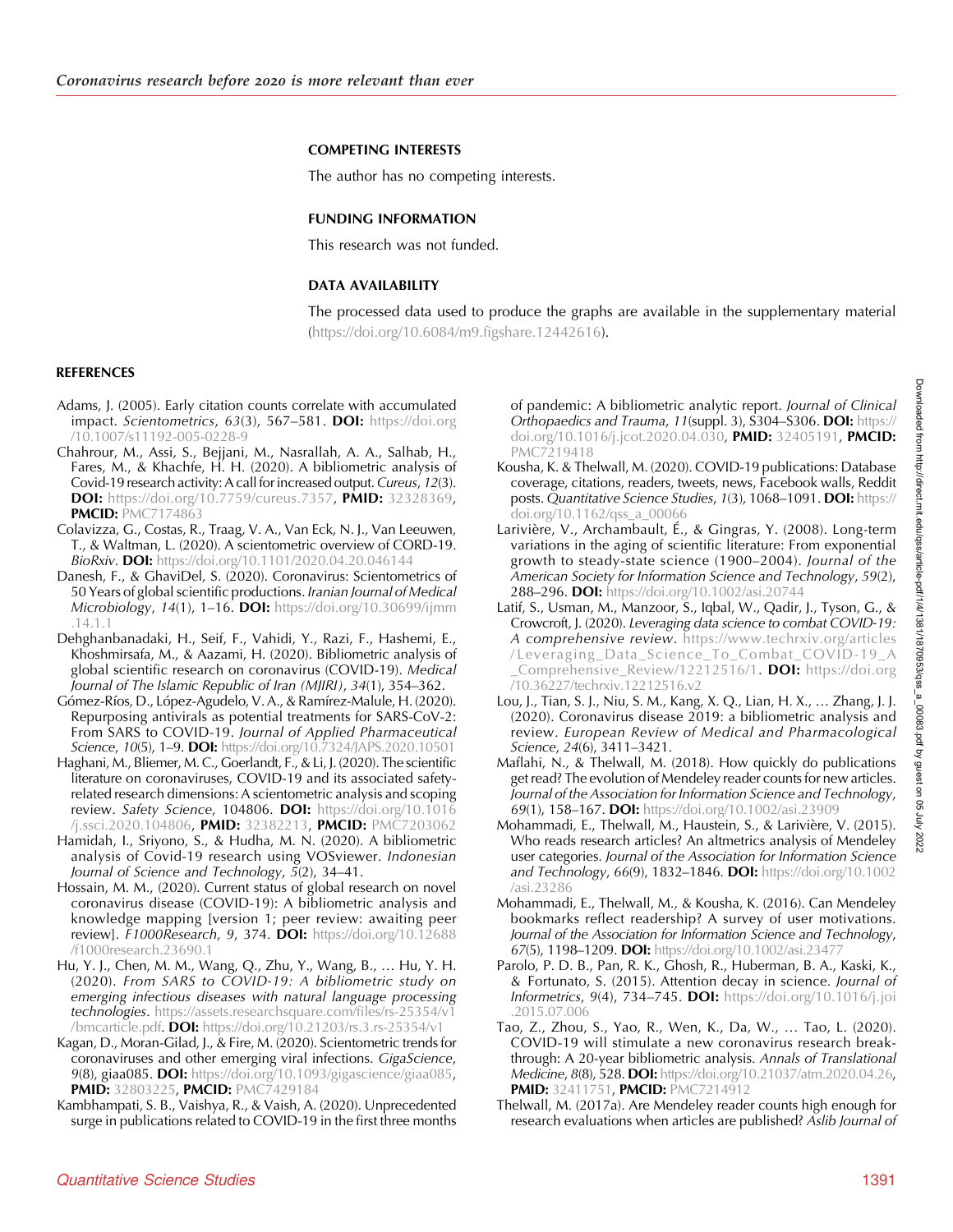<span id="page-11-0"></span>Information Management, 69(2), 174-183. DOI: [https://doi.org](https://doi.org/10.1108/AJIM-01-2017-0028) [/10.1108/AJIM-01-2017-0028](https://doi.org/10.1108/AJIM-01-2017-0028)

- Thelwall, M. (2017b). Are Mendeley reader counts useful impact indicators in all fields? Scientometrics, 113(3), 1721–1731. DOI: <https://doi.org/10.1007/s11192-017-2557-x>
- Thelwall, M. (2018). Early Mendeley readers correlate with later citation counts. Scientometrics, 115(3), 1231-1240. DOI: [https://](https://doi.org/10.1007/s11192-018-2715-9) [doi.org/10.1007/s11192-018-2715-9](https://doi.org/10.1007/s11192-018-2715-9)
- Thelwall, M., & Sud, P. (2016). Mendeley readership counts: An investigation of temporal and disciplinary differences. Journal of the Association for Information Science and Technology, 67(12), 3036–3050. DOI: <https://doi.org/10.1002/asi.23559>
- Torres-Salinas, D. (2020). Ritmo de crecimiento diario de la producción científica sobre Covid-19. Análisis en bases de datos y repositorios

en acceso abierto. El Profesional de la Información, 29(2), e290215. DOI: <https://doi.org/10.3145/epi.2020.mar.15>

- Zahedi, Z., Costas, R., & Wouters, P. (2014). How well developed are altmetrics? A cross-disciplinary analysis of the presence of "alternative metrics" in scientific publications. Scientometrics, 101(2), 1491–1513. DOI: <https://doi.org/10.1007/s11192-014-1264-0>
- Zahedi, Z., Haustein, S., & Bowman, T. (2014). Exploring data quality and retrieval strategies for Mendeley reader counts. In SIG/MET Workshop, ASIS&T 2014 Annual Meeting, Seattle. [http://www](http://www.asis.org/SIG/SIGMET/data/uploads/sigmet2014/zahedi.pdf) [.asis.org/SIG/SIGMET/data/uploads/sigmet2014/zahedi.pdf](http://www.asis.org/SIG/SIGMET/data/uploads/sigmet2014/zahedi.pdf)
- Zhang, L., Zhao, W. J., Sun, B. B., Huang, Y., & Glänzel, W. (2020). How scientific research reacts to international public health emergencies: A global analysis of response patterns. Scientometrics, 124, 747–773. DOI: <https://doi.org/10.1007/s11192-020-03531-4>

#### APPENDIX

Table A1. The 25 SARS papers published in 2020 and found by Dimensions by March 21, 2020. Mendeley reader counts are from May 30, 2020

| Title*                                                                                                                                                 | <b>Readers</b> |
|--------------------------------------------------------------------------------------------------------------------------------------------------------|----------------|
| Receptor recognition by the novel coronavirus from Wuhan: an analysis based on decade-long structural<br>studies of SARS coronavirus.                  | 2235           |
| Immune responses in COVID-19 and potential vaccines: Lessons learned from SARS and MERS epidemic.                                                      | 1555           |
| The reproductive number of COVID-19 is higher compared to SARS coronavirus                                                                             | 1493           |
| Potent binding of 2019 novel coronavirus spike protein by a SARS coronavirus-specific human<br>monoclonal antibody                                     | 1007           |
| The deadly coronaviruses: The 2003 SARS pandemic and the 2020 novel coronavirus epidemic in China                                                      | 897            |
| A systematic review of lopinavir therapy for SARS coronavirus and MERS coronavirus-A possible reference<br>for coronavirus disease-19 treatment option | 750            |
| From SARS to COVID-19: A previously unknown SARS-CoV-2 virus of pandemic potential infecting humans -<br>Call for a One Health approach                | 715            |
| Coronavirus covid-19 has killed more people than SARS and MERS combined, despite lower case fatality rate                                              | 579            |
| Does SARS-CoV-2 has a longer incubation period than SARS and MERS?                                                                                     | 539            |
| Potential factors influencing repeated SARS outbreaks in China                                                                                         | 478            |
| Radiology perspective of coronavirus disease 2019 (COVID-19): Lessons from Severe Acute Respiratory<br>Syndrome and Middle East Respiratory Syndrome.  | 476            |
| SARS to novel coronavirus - old lessons and new lessons                                                                                                | 473            |
| Structural, glycosylation and antigenic variation between 2019 novel coronavirus (2019-nCoV) and SARS<br>coronavirus (SARS-CoV)                        | 449            |
| Emerging threats from zoonotic coronaviruses-from SARS and MERS to 2019-nCoV                                                                           | 423            |
| <b>COVID-19:</b> Lessons from SARS and MERS                                                                                                            | 407            |
| From SARS and MERS CoVs to <b>SARS-CoV-2</b> : Moving toward more biased codon usage in viral structural<br>and nonstructural genes                    | 376            |
| China's response to a novel coronavirus stands in stark contrast to the 2002 SARS outbreak response                                                    | 366            |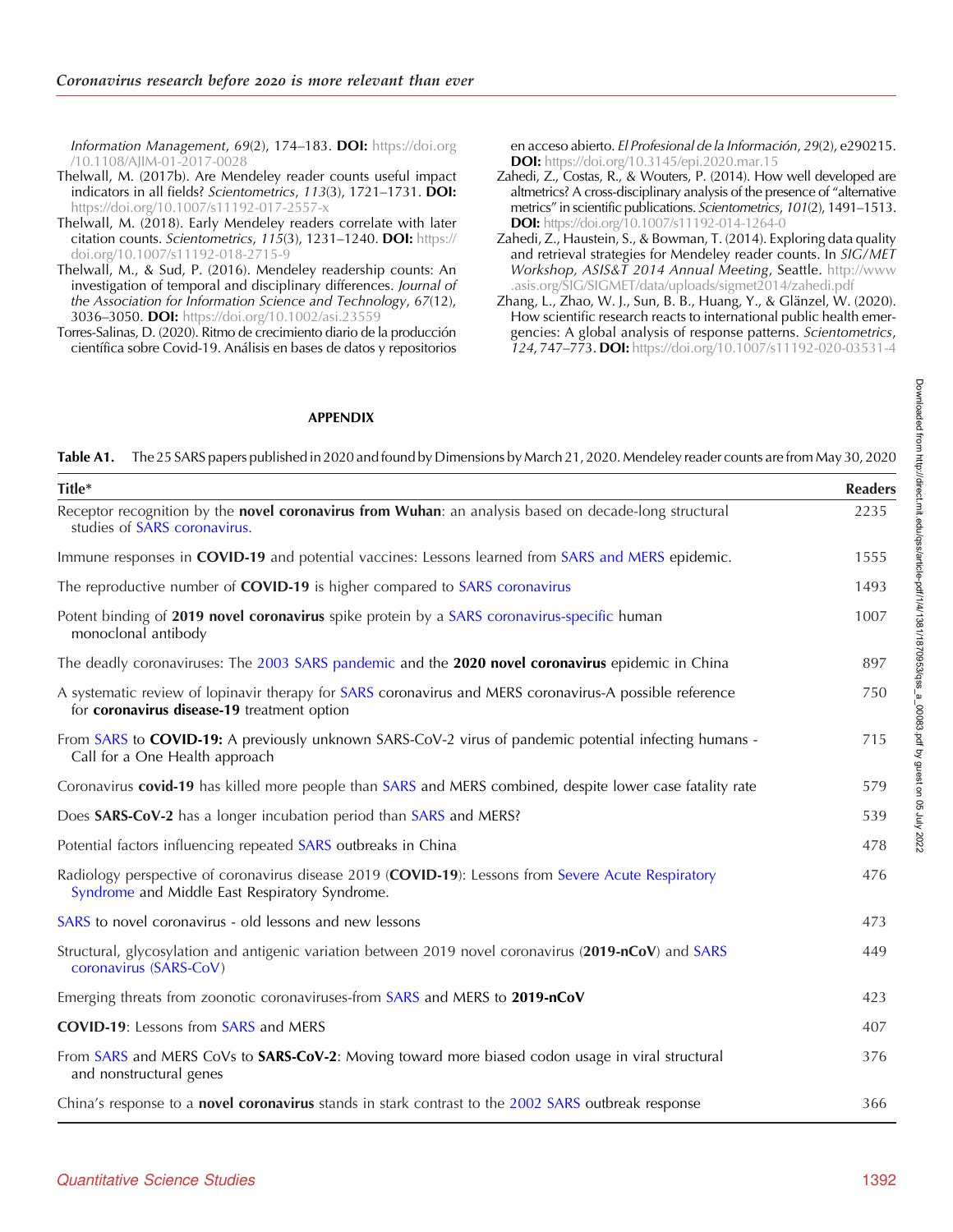#### <span id="page-12-0"></span>Table A1. (continued)

| Title*                                                                                                                                                                                                                                                      | <b>Readers</b> |
|-------------------------------------------------------------------------------------------------------------------------------------------------------------------------------------------------------------------------------------------------------------|----------------|
| Gold nanoparticle-adjuvanted S protein induces a strong antigen-specific IgG response against severe<br>acute respiratory syndrome-related coronavirus infection, but fails to induce protective antibodies and<br>limit eosinophilic infiltration in lungs | 340            |
| Deja vu or jamais vu? How the Severe Acute Respiratory Syndrome experience influenced a Singapore<br>radiology department's response to the coronavirus disease (COVID-19) Epidemic.                                                                        | 333            |
| Inactivation of three emerging viruses - severe acute respiratory syndrome coronavirus, Crimean-Congo<br>haemorrhagic fever virus and Nipah virus - in platelet concentrates by ultraviolet C light and in plasma<br>by methylene blue plus visible light   | 324            |
| Identification of potential cross-protective epitope between 2019-nCoV and SARS virus                                                                                                                                                                       | 277            |
| A high ATP concentration enhances the cooperative translocation of the SARS coronavirus helicase nsP13<br>in the unwinding of duplex RNA                                                                                                                    | 236            |
| Aerosol and surface stability of HCoV-19 (SARS-CoV-2) compared to SARS-CoV-1                                                                                                                                                                                | 171            |
| Long-term bone and lung consequences associated with hospital-acquired severe acute respiratory syndrome:<br>a 15-year follow-up from a prospective cohort study                                                                                            | 84             |
| Evaluation of an octahydroisochromene scaffold used as a novel SARS 3CL protease inhibitor                                                                                                                                                                  | 37             |

\* References to COVID-19 are in bold. Readers are bold when there is no reference to COVID-19. Red titles are unrelated to COVID-19. SARS references are blue.

Table A2. The 60 MERS papers published in 2020 and found by Dimensions by March 21, 2020. Mendeley reader counts are from May 30, 2020 Title\* Readers Immune responses in COVID-19 and potential vaccines: Lessons learned from SARS and MERS epidemic. 1555 The SARS, MERS and novel coronavirus (**COVID-19**) epidemics, the newest and biggest global health threats: what lessons have we learned? 967 Potential maternal and infant outcomes from coronavirus 2019-nCoV (SARS-CoV-2) infecting pregnant women: lessons from SARS, MERS, and other human coronavirus infections 863 Overlapping and discrete aspects of the pathology and pathogenesis of the emerging human pathogenic coronaviruses SARS-CoV, MERS-CoV, and 2019-nCoV 776 Comparative therapeutic efficacy of remdesivir and combination lopinavir, ritonavir, and interferon beta against MERS-CoV 754 A systematic review of lopinavir therapy for SARS coronavirus and MERS coronavirus-A possible reference for coronavirus disease-19 treatment option 750 Prophylactic and therapeutic remdesivir (GS-5734) treatment in the rhesus macaque model of MERS-CoV infection 747 The antiviral compound remdesivir potently inhibits RNA-dependent RNA polymerase from Middle East respiratory syndrome coronavirus 714 Focus on Middle East respiratory syndrome coronavirus (MERS-CoV) 604 Coronavirus covid-19 has killed more people than SARS and MERS combined, despite lower case fatality rate 579 Novel coronavirus 2019-nCoV: prevalence, biological and clinical characteristics comparison with SARS-CoV and MERS-CoV. 568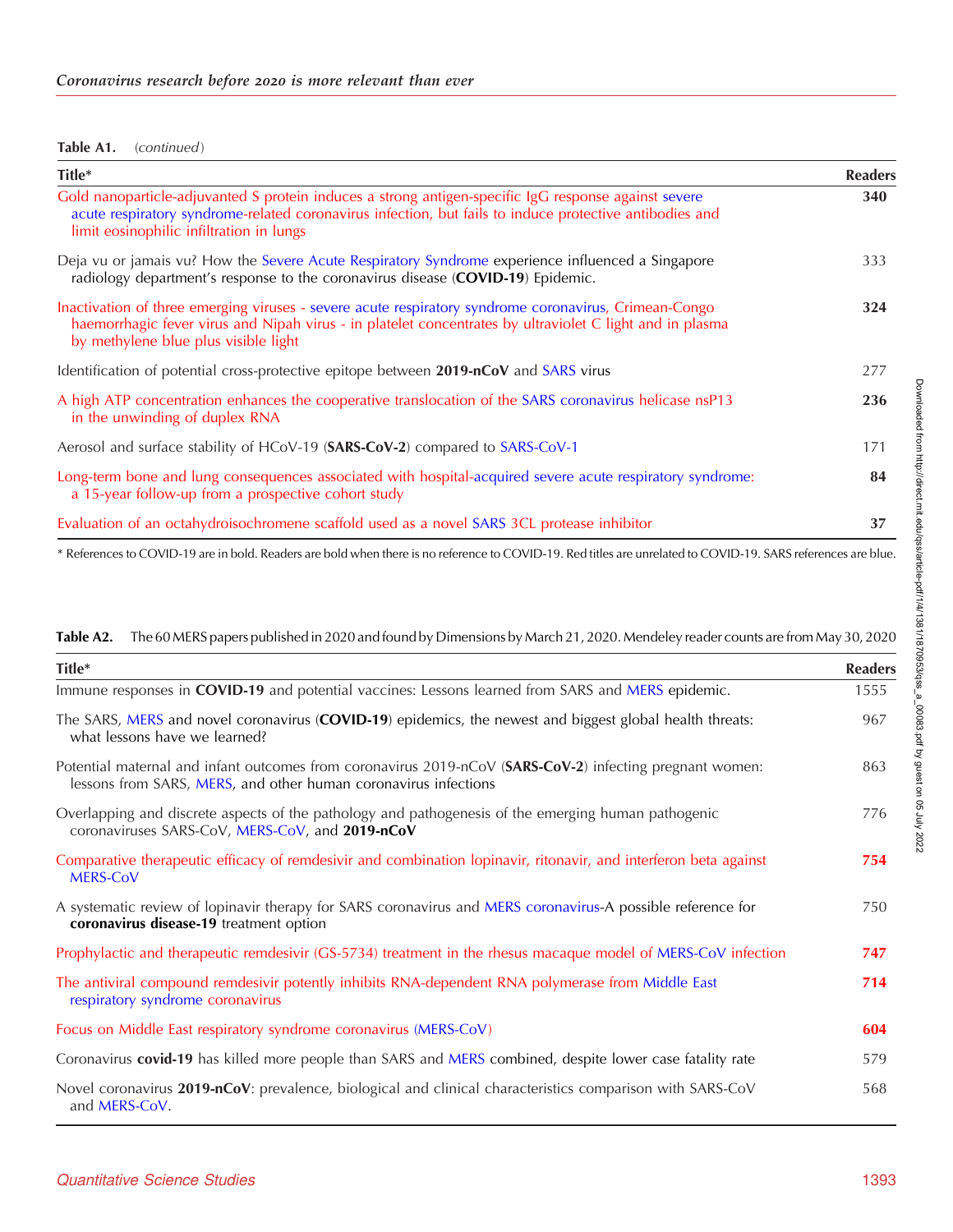# Table A2. (continued)

| Title*                                                                                                                                                                                                                        | <b>Readers</b> |
|-------------------------------------------------------------------------------------------------------------------------------------------------------------------------------------------------------------------------------|----------------|
| Does SARS-CoV-2 has a longer incubation period than SARS and MERS?                                                                                                                                                            | 539            |
| Asymptomatic coronavirus infection: MERS-CoV and SARS-CoV-2 (COVID-19)                                                                                                                                                        | 490            |
| Three emerging coronaviruses in two decades the story of SARS, MERS, and now COVID-19                                                                                                                                         | 479            |
| Radiology perspective of coronavirus disease 2019 (COVID-19): Lessons from Severe Acute Respiratory Syndrome<br>and Middle East Respiratory Syndrome.                                                                         | 476            |
| Emerging threats from zoonotic coronaviruses-from SARS and MERS to 2019-nCoV                                                                                                                                                  | 423            |
| <b>COVID-19</b> in the Shadows of MERS-CoV in the Kingdom of Saudi Arabia                                                                                                                                                     | 422            |
| <b>COVID-19:</b> Lessons from SARS and MERS                                                                                                                                                                                   | 407            |
| From SARS and MERS CoVs to SARS-CoV-2: Moving toward more biased codon usage in viral structural and<br>nonstructural genes                                                                                                   | 376            |
| MERS-CoV infection among healthcare workers and risk factors for death: Retrospective analysis of all<br>laboratory-confirmed cases reported to WHO from 2012 to 2 June 2018                                                  | 366            |
| Diagnosis of <b>SARS-CoV-2</b> infection based on CT scan vs. RT-PCR: Reflecting on experience from MERS-CoV                                                                                                                  | 365            |
| SARS-CoV, MERS-CoV and now the 2019-novel CoV: Have we investigated enough about coronaviruses? -<br>A bibliometric analysis                                                                                                  | 362            |
| Characterization of novel monoclonal antibodies against MERS-coronavirus spike protein                                                                                                                                        | 342            |
| Effect of isolation practice on the transmission of Middle East respiratory syndrome coronavirus among hemodialysis<br>patients: A 2-year prospective cohort study.                                                           | 305            |
| Effectiveness for the Response to COVID-19: The MERS Outbreak Containment Procedures                                                                                                                                          | 299            |
| A realistic two-strain model for MERS-CoV infection uncovers the high risk for epidemic propagation                                                                                                                           | 256            |
| Influence of trust on two different risk perceptions as an affective and cognitive dimension during Middle East<br>respiratory syndrome coronavirus (MERS-CoV) outbreak in South Korea: serial cross-sectional surveys        | 237            |
| Middle East Respiratory Syndrome-Corona Virus (MERS-CoV) associated stress among medical students at a university<br>teaching hospital in Saudi Arabia                                                                        | 224            |
| Origins of MERS-CoV, and lessons for 2019-nCoV                                                                                                                                                                                | 222            |
| Small molecule inhibitors of Middle East respiratory syndrome coronavirus fusion by targeting cavities on heptad<br>repeat trimers.                                                                                           | 218            |
| Syndromic surveillance system for MERS-CoV as new early warning and identification approach                                                                                                                                   | 211            |
| Cross-sectional prevalence study of MERS-CoV in local and imported dromedary camels in Saudi Arabia,<br>2016-2018                                                                                                             | <b>203</b>     |
| Decoupling delSGylating and deubiquitinating activities of the MERS virus papain-like protease                                                                                                                                | 149            |
| Topological dynamics of the 2015 South Korea MERS-CoV spread-on-contact networks                                                                                                                                              | 142            |
| Treatment of Middle East respiratory syndrome with a combination of lopinavir/ritonavir and interferon-b<br>(MIRACLE trial): statistical analysis plan for a recursive two-stage group sequential randomized controlled trial | 139            |
| Middle East Respiratory Syndrome Coronavirus (MERS-CoV) - surveillance and testing in North England from<br>2012 to 2019                                                                                                      | 119            |

Downloaded from http://direct.mit.edu/qss/article-pdf/1/4/1381/1870953/qss\_a\_00083.pdf by guest on 05 July 2022 Downloaded from http://direct.mit.edu/qss/article-pdf/1/4/1381/1870953/qss\_a\_00083.pdf by guest on 05 July 2022